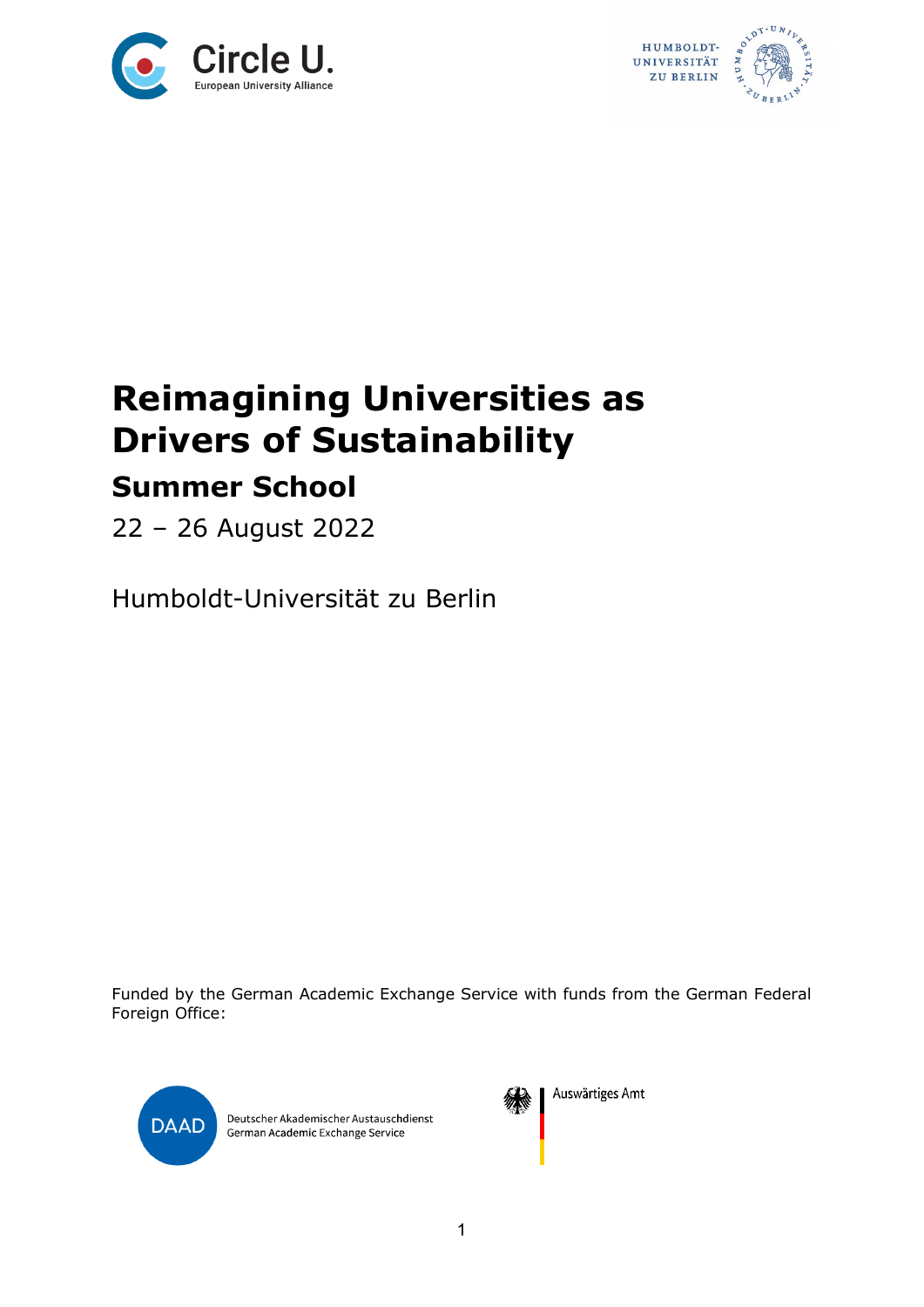



*Pre-Phase: Preparatory Meetings in Small Groups (on Food, Mobility, Green Campus, Architecture, Social Justice): Research assignments and Networking [online]*

| <b>ON CAMPUS</b>           |                                                                                     |
|----------------------------|-------------------------------------------------------------------------------------|
| Monday, Day 1<br>22/08/22  | <b>Topic</b>                                                                        |
| 9.00-11.00                 | <b>Registration</b>                                                                 |
| 11.00-12.30                | <b>Official Opening</b><br>Introductions and introduction to the program            |
| 12.30-14.00                | Lunch Break                                                                         |
| 14.00-15.30                | <b>The Politics of Sustainability</b>                                               |
| 15.30-16.00                | Coffee Break                                                                        |
| 16.00-17.30                | <b>Group Work Phase 1: Identifying Problems</b>                                     |
| 18.00-20.00                | Joined Welcome Event with Circle U.'s Climate Knowledge<br><b>Hub Summer School</b> |
| <b>Tuesday, Day 2</b>      | <b>Topic</b>                                                                        |
| 23/08/22                   |                                                                                     |
| 10.00-12.00                | <b>Tour of Campus Nord</b>                                                          |
| 12.00-13.30                | Lunch Break                                                                         |
| 13.30-14.30                | <b>Natural History Museum: Guided Tour</b>                                          |
| 14.30-16.00                | <b>Citizen Science and Public Engagement</b>                                        |
|                            | <b>Workshop by the Natural History Museum</b>                                       |
| 16.00-16.30                | Coffee break                                                                        |
| 16.30-18.00                | <b>Campus Sustainability</b>                                                        |
|                            | Workshop by the Sustainability Office: A Student Initiative<br>at HU Berlin         |
| From 18.00                 | <b>Drinks &amp; Dinosaurs</b>                                                       |
|                            | Drinks at the Natural History Museum's Dinosaur Hall                                |
| <b>Wednesday, Day</b><br>з | <b>Topic</b>                                                                        |
| 24/08/22                   |                                                                                     |